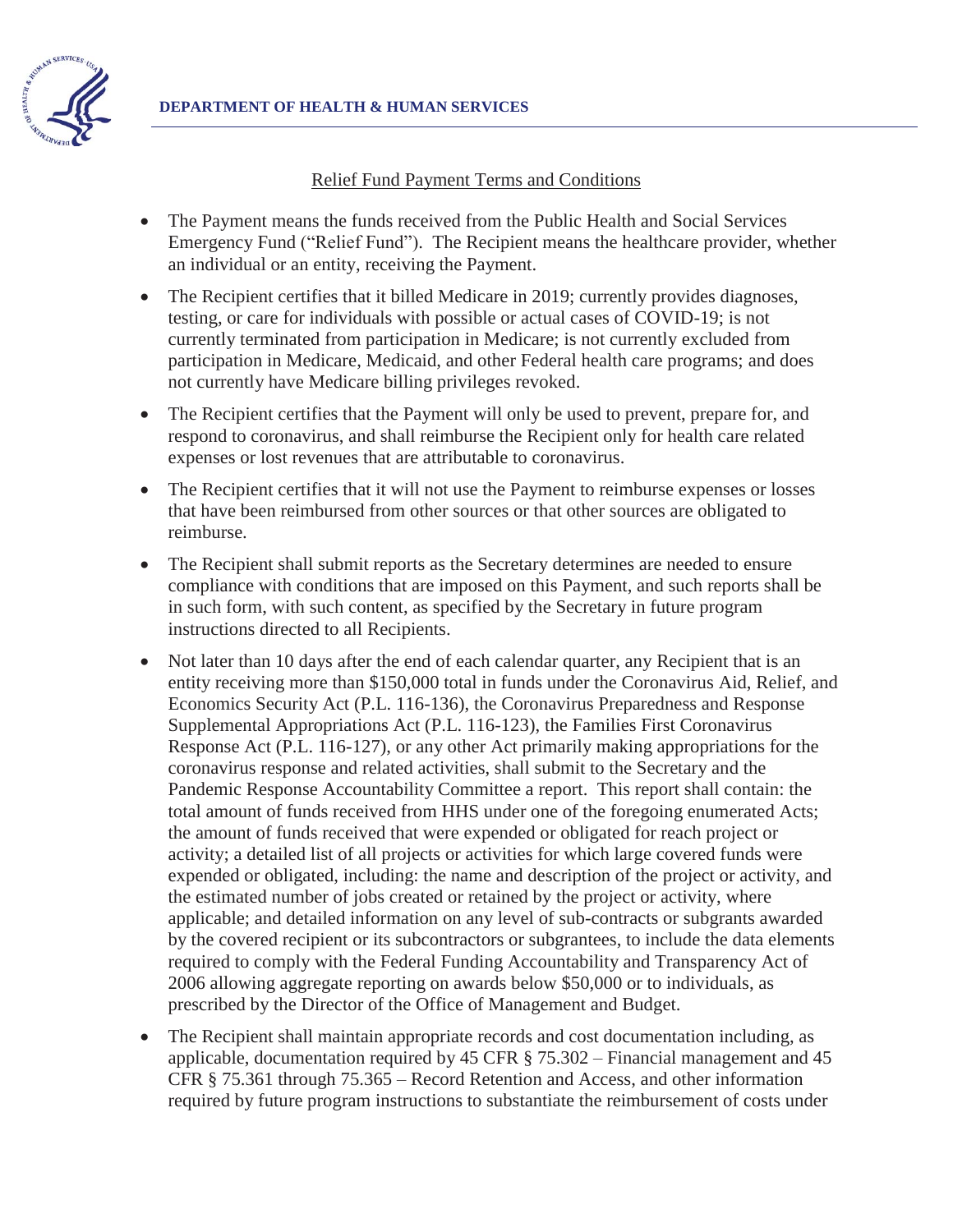

this award. The Recipient shall promptly submit copies of such records and cost documentation upon the request of the Secretary, and Recipient agrees to fully cooperate in all audits the Secretary, Inspector General, or Pandemic Response Accountability Committee conducts to ensure compliance with these Terms and Conditions.

The Secretary has concluded that the COVID-19 public health emergency has caused many healthcare providers to have capacity constraints. As a result, patients that would ordinarily be able to choose to receive all care from in-network healthcare providers may no longer be able to receive such care in-network. Accordingly, for all care for a possible or actual case of COVID-19, Recipient certifies that it will not seek to collect from the patient out-of-pocket expenses in an amount greater than what the patient would have otherwise been required to pay if the care had been provided by an in-network Recipient.

The following statutory provisions also apply:

## **General Provisions in FY 2020 Consolidated Appropriation**

**SEC. 202. Executive Pay.** None of the funds appropriated in this title shall be used to pay the salary of an individual, through a grant or other extramural mechanism, at a rate in excess of Executive Level II.

**SEC. 210. Funding Prohibition for Gun Control Advocacy**. None of the funds made available in this title may be used, in whole or in part, to advocate or promote gun control.

## **SEC. 503. Lobbying**

 (a) No part of any appropriation contained in this Act or transferred pursuant to section 4002 of Public Law 111–148 shall be used, other than for normal and recognized executive-legislative relationships, for publicity or propaganda purposes, for the preparation, distribution, or use of any kit, pamphlet, booklet, publication, electronic communication, radio, television, or video presentation designed to support or defeat the enactment of legislation before the Congress or any State or local legislature or legislative body, except in presentation to the Congress or any State or local legislature itself, or designed to support or defeat any proposed or pending regulation, administrative action, or order issued by the executive branch of any State or local government, except in presentation to the executive branch of any State or local government itself.

(b) No part of any appropriation contained in this Act or transferred pursuant to section 4002 of Public Law 111–148 shall be used to pay the salary or expenses of any grant or contract recipient, or agent acting for such recipient, related to any activity designed to influence the enactment of legislation, appropriations, regulation, administrative action, or Executive order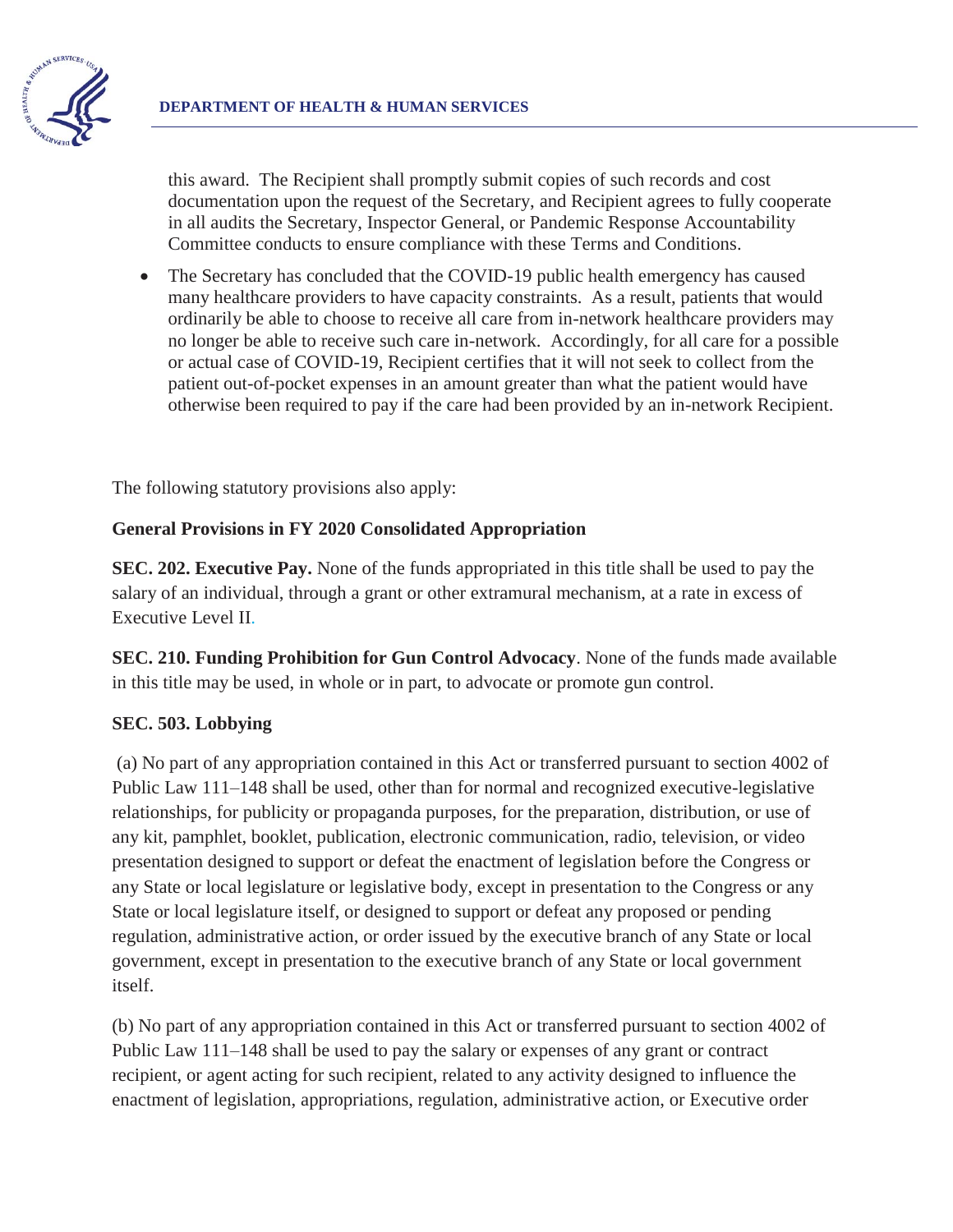

proposed or pending before the Congress or any State government, State legislature or local legislature or legislative body, other than for normal and recognized executive-legislative relationships or participation by an agency or officer of a State, local or tribal government in policymaking and administrative processes within the executive branch of that government.

(c) The prohibitions in subsections (a) and (b) shall include any activity to advocate or promote any proposed, pending or future Federal, State or local tax increase, or any proposed, pending, or future requirement or restriction on any legal consumer product, including its sale or marketing, including but not limited to the advocacy or promotion of gun control.

## **SEC. 506. Prohibits Use of Federal Funds for Abortions.**

(a) None of the funds appropriated in this Act, and none of the funds in any trust fund to which funds are appropriated in this Act, shall be expended for any abortion.

(b) None of the funds appropriated in this Act, and none of the funds in any trust fund to which funds are appropriated in this Act, shall be expended for health benefits coverage that includes coverage of abortion.

(c) The term ''health benefits coverage'' means the package of services covered by a managed care provider or organization pursuant to a contract or other arrangement.

# **SEC. 507 Limitations on Abortion Funding Prohibition**

(a) The limitations established in the preceding section shall not apply to an abortion—

(1) if the pregnancy is the result of an act of rape or incest; or

(2) in the case where a woman suffers from a physical disorder, physical injury, or physical illness, including a life-endangering physical condition caused by or arising from the pregnancy itself, that would, as certified by a physician, place the woman in danger of death unless an abortion is performed.

(b) Nothing in the preceding section shall be construed as prohibiting the expenditure by a State, locality, entity, or private person of State, local, or private funds (other than a State's or locality's contribution of Medicaid matching funds).

(c) Nothing in the preceding section shall be construed as restricting the ability of any managed care provider from offering abortion coverage or the ability of a State or locality to contract separately with such a provider for such coverage with State funds (other than a State's or locality's contribution of Medicaid matching funds).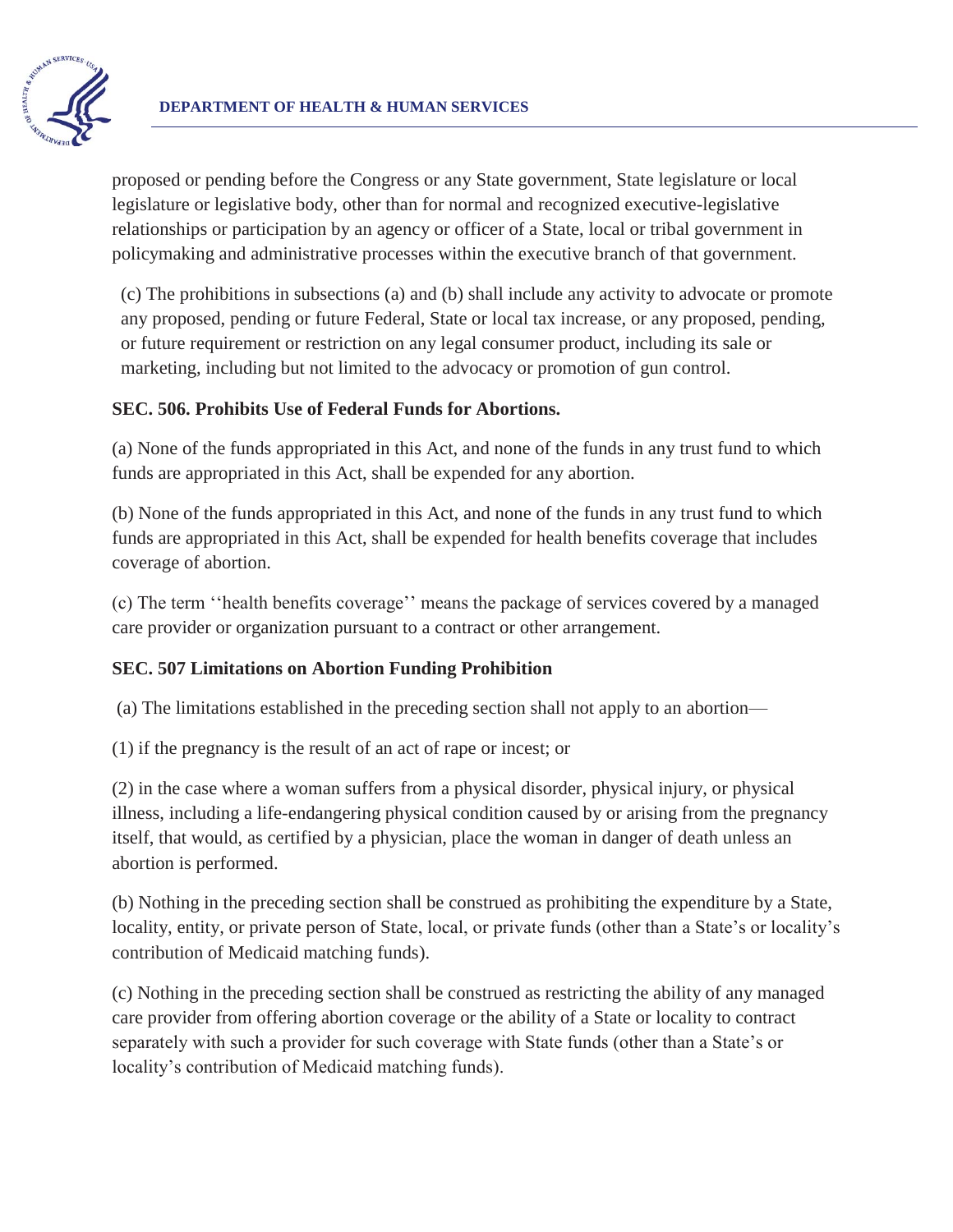

 $(d)(1)$  None of the funds made available in this Act may be made available to a Federal agency or program, or to a State or local government, if such agency, program, or government subjects any institutional or individual health care entity to discrimination on the basis that the health care entity does not provide, pay for, provide coverage of, or refer for abortions.

(2) In this subsection, the term ''health care entity'' includes an individual physician or other health care professional, a hospital, a provider-sponsored organization, a health maintenance organization, a health insurance plan, or any other kind of health care facility, organization, or plan.

Prohibits Use of Funds for Embryo Research

## **SEC. 508. Prohibits Use of Funds for Embryo Research**

(a) None of the funds made available in this Act may be used for—

(1) the creation of a human embryo or embryos for research purposes; or

(2) research in which a human embryo or embryos are destroyed, discarded, or knowingly subjected to risk of injury or death greater than that allowed for research on fetuses in utero under 45 CFR 46.204(b) and section 498(b) of the Public Health Service Act (42 U.S.C. 289g(b)).

(b) For purposes of this section, the term ''human embryo or embryos'' includes any organism, not protected as a human subject under 45 CFR 46 as of the date of the enactment of this Act, that is derived by fertilization, parthenogenesis, cloning, or any other means from one or more human gametes or human diploid cells.

## **SEC. 509. Prohibits Promotion of Legalization of Controlled Substances**

(a) None of the funds made available in this Act may be used for any activity that promotes the legalization of any drug or other substance included in schedule I of the schedules of controlled substances established by section 202 of the Controlled Substances Act except for normal and recognized executive-congressional communications.

(b) The limitation in subsection (a) shall not apply when there is significant medical evidence of a therapeutic advantage to the use of such drug or other substance or that federally sponsored clinical trials are being conducted to determine therapeutic advantage.

SEC. 515. (b) Prohibits Asking Candidates for Federal Scientific Advisory Committees Their Political Affiliations; Prohibits Distribution of Intentionally False Information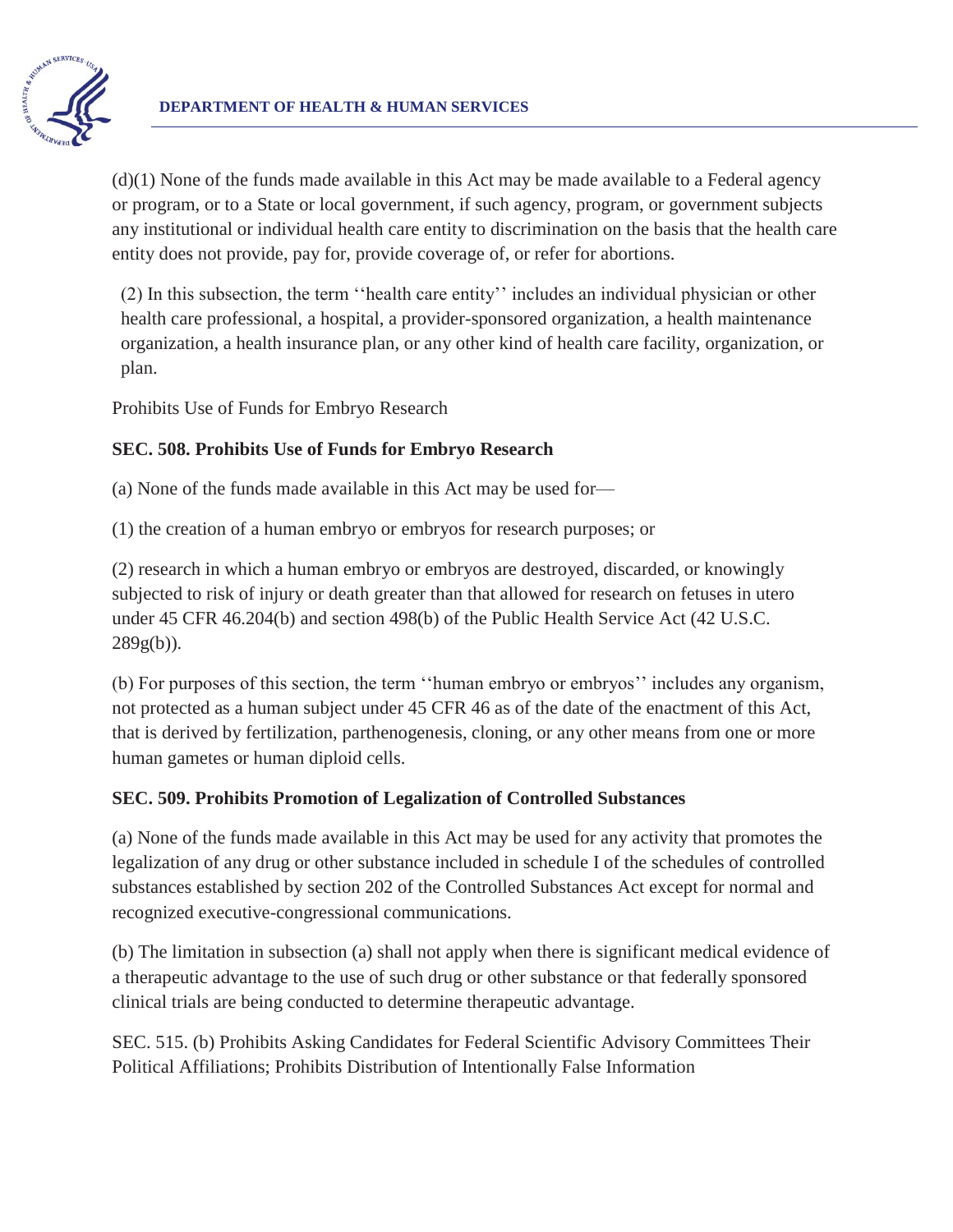

(b) None of the funds made available in this Act may be used to disseminate information that is deliberately false or misleading.

## **SEC. 520. Pornography.**

 (a) None of the funds made available in this Act may be used to maintain or establish a computer network unless such network blocks the viewing, downloading, and exchanging of pornography.

(b) Nothing in subsection (a) shall limit the use of funds necessary for any Federal, State, tribal, or local law enforcement agency or any other entity carrying out criminal investigations, prosecution, or adjudication activities.

**SEC. 521. Prohibits Funding ACORN or Its Affiliates or Subsidiaries.** None of the funds made available under this or any other Act, or any prior Appropriations Act, may be provided to the Association of Community Organizations for Reform Now (ACORN), or any of its affiliates, subsidiaries, allied organizations, or successors.

# **SEC. 527. Prohibits Federal Funding for Needle Exchange Except in Limited**

**Circumstances.** Notwithstanding any other provision of this Act, no funds appropriated in this Act shall be used to purchase sterile needles or syringes for the hypodermic injection of any illegal drug: *Provided*, That such limitation does not apply to the use of funds for elements of a program other than making such purchases if the relevant State or local health department, in consultation with the Centers for Disease Control and Prevention, determines that the State or local jurisdiction, as applicable, is experiencing, or is at risk for, a significant increase in hepatitis infections or an HIV outbreak due to injection drug use, and such program is operating in accordance with State and local law.

## **Government-wide General Provisions**

**SEC. 718. Propaganda.** No part of any appropriation contained in this or any other Act shall be used directly or indirectly, including by private contractor, for publicity or propaganda purposes within the United States not heretofore authorized by the Congress.

**SEC. 732. Privacy Act.** None of the funds made available in this Act may be used in contravention of section 552a of title 5, United States Code (popularly known as the Privacy Act), and regulations implementing that section.

## **SEC. 742. Confidentiality Agreements**.

(a) None of the funds appropriated or otherwise made available by this or any other Act may be available for a contract, grant, or cooperative agreement with an entity that requires employees or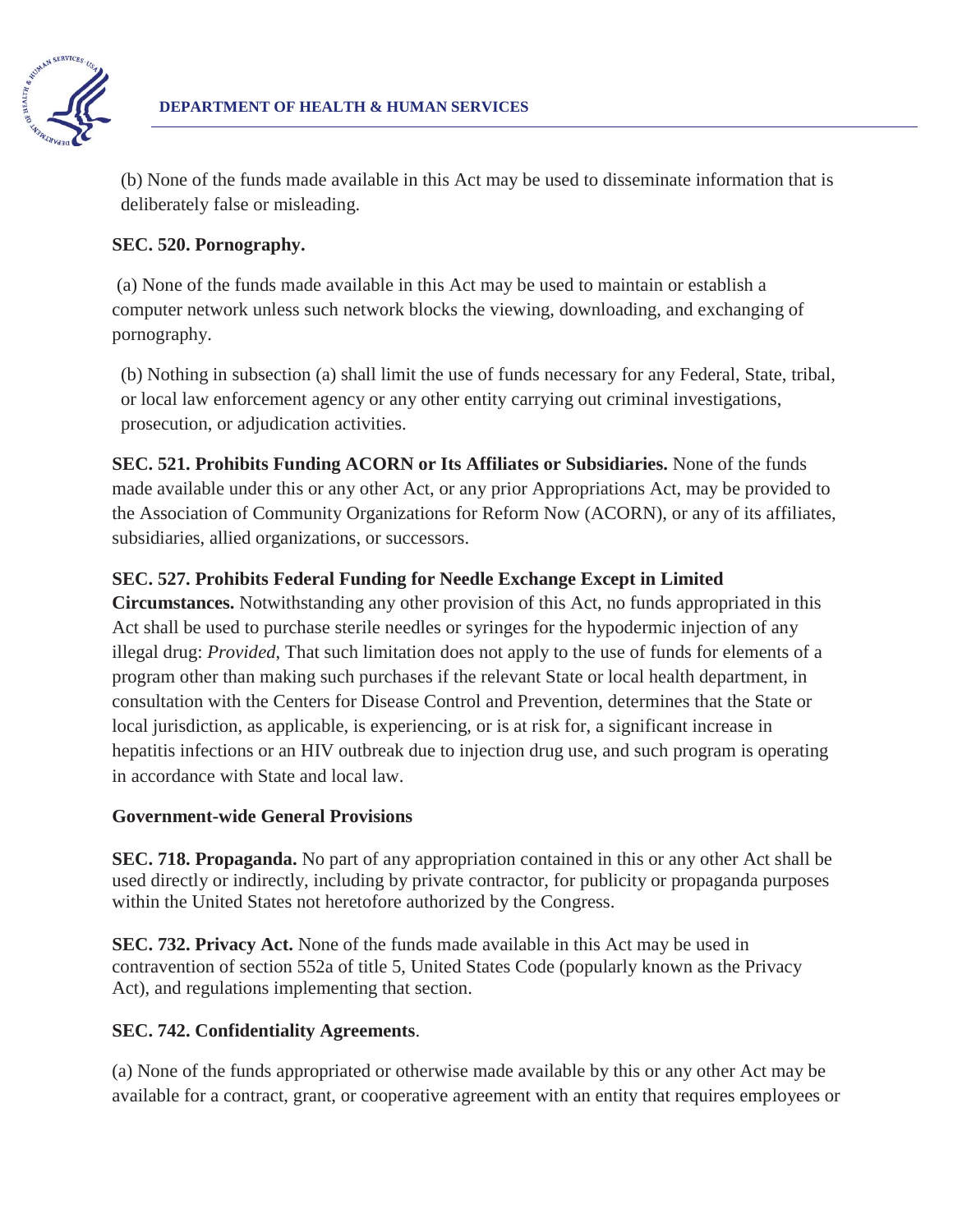

contractors of such entity seeking to report fraud, waste, or abuse to sign internal confidentiality agreements or statements prohibiting or otherwise restricting such employees or contactors from lawfully reporting such waste, fraud, or abuse to a designated investigative or law enforcement representative of a Federal department or agency authorized to receive such information.

(b) The limitation in subsection (a) shall not contravene requirements applicable to Standard Form 312, Form 4414, or any other form issued by a Federal department or agency governing the nondisclosure of classified information.

#### **SEC. 743. Nondisclosure Agreements**

(a) No funds appropriated in this or any other Act may be used to implement or enforce the agreements in Standard Forms 312 and 4414 of the Government or any other nondisclosure policy, form, or agreement if such policy, form, or agreement does not contain the following provisions: "These provisions are consistent with and do not supersede, conflict with, or otherwise alter the employee obligations, rights, or liabilities created by existing statute or Executive order relating to (1) classified information, (2) communications to Congress, (3) the reporting to an Inspector General of a violation of any law, rule, or regulation, or mismanagement, a gross waste of funds, an abuse of authority, or a substantial and specific danger to public health or safety, or (4) any other whistleblower protection. The definitions, requirements, obligations, rights, sanctions, and liabilities created by controlling Executive orders and statutory provisions are incorporated into this SEC. 743. (a) No funds appropriated in this or any other Act may be used to implement or enforce the agreements in Standard Forms 312 and 4414 of the Government or any other nondisclosure policy, form, or agreement if such policy, form, or agreement does not contain the following provisions: "These provisions are consistent with and do not supersede, conflict with, or otherwise alter the employee obligations, rights, or liabilities created by existing statute or Executive order relating to (1) classified information, (2) communications to Congress, (3) the reporting to an Inspector General of a violation of any law, rule, or regulation, or mismanagement, a gross waste of funds, an abuse of authority, or a substantial and specific danger to public health or safety, or (4) any other whistleblower protection. The definitions, requirements, obligations, rights, sanctions, and liabilities created by controlling Executive orders and statutory provisions are incorporated into this agreement and are controlling.": *Provided*, That notwithstanding the preceding provision of this section, a nondisclosure policy form or agreement that is to be executed by a person connected with the conduct of an intelligence or intelligence-related activity, other than an employee or officer of the United States Government, may contain provisions appropriate to the particular activity for which such document is to be used. Such form or agreement shall, at a minimum, require that the person will not disclose any classified information received in the course of such activity unless specifically authorized to do so by the United States Government.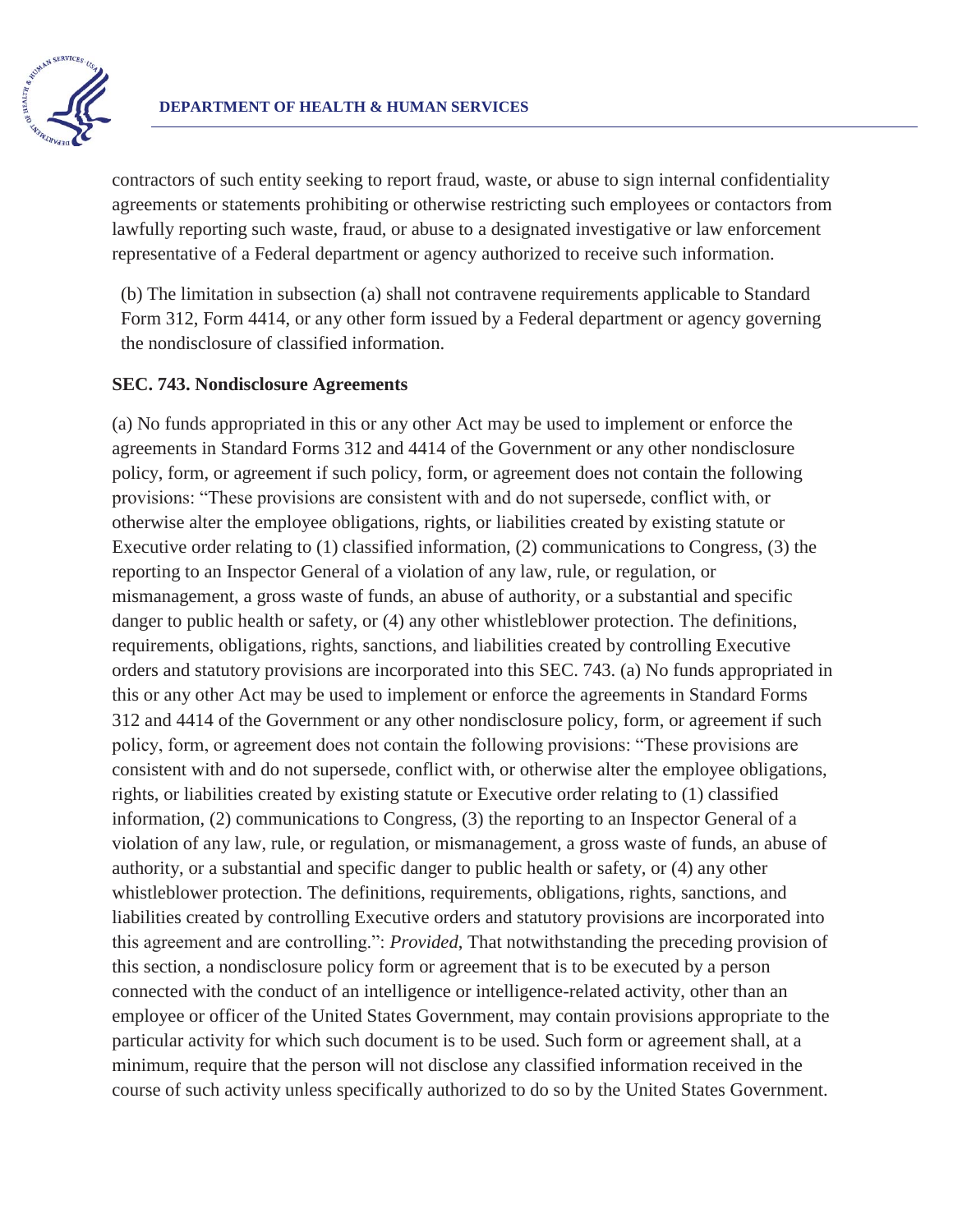

Such nondisclosure forms shall also make it clear that they do not bar disclosures to Congress, or to an authorized official of an executive agency or the Department of Justice, that are essential to reporting a substantial violation of law.

(b) A nondisclosure agreement may continue to be implemented and enforced notwithstanding subsection (a) if it complies with the requirements for such agreement that were in effect when the agreement was entered into.

(c) No funds appropriated in this or any other Act may be used to implement or enforce any agreement entered into during fiscal year 2014 which does not contain substantially similar language to that required in subsection (a).

**SEC. 744. Unpaid Federal Tax Liability**. None of the funds made available by this or any other Act may be used to enter into a contract, memorandum of understanding, or cooperative agreement with, make a grant to, or provide a loan or loan guarantee to, any corporation that has any unpaid Federal tax liability that has been assessed, for which all judicial and administrative remedies have been exhausted or have lapsed, and that is not being paid in a timely manner pursuant to an agreement with the authority responsible for collecting the tax liability, where the awarding agency is aware of the unpaid tax liability, unless a Federal agency has considered suspension or debarment of the corporation and has made a determination that this further action is not necessary to protect the interests of the Government.

**SEC. 745. Criminal Felony Limitation.** None of the funds made available by this or any other Act may be used to enter into a contract, memorandum of understanding, or cooperative agreement with, make a grant to, or provide a loan or loan guarantee to, any corporation that was convicted of a felony criminal violation under any Federal law within the preceding 24 months, where the awarding agency is aware of the conviction, unless a Federal agency has considered suspension or debarment of the corporation and has made a determination that this further action is not necessary to protect the interests of the Government.

## **Other Appropriations Provisions**

**42 U.S.C. 289d note** No funds appropriated under this Act or subsequent Departments of Labor, Health and Human Services, and Education, and Related Agencies Appropriations Acts shall be used by the National Institutes of Health, or any other Federal agency, or recipient of Federal funds on any project that entails the capture or procurement of chimpanzees obtained from the wild. For purposes of this section, the term 'recipient of Federal funds' includes private citizens, corporations, or other research institutions located outside of the United States that are recipients of Federal funds.

## **Other Statutory Provisions**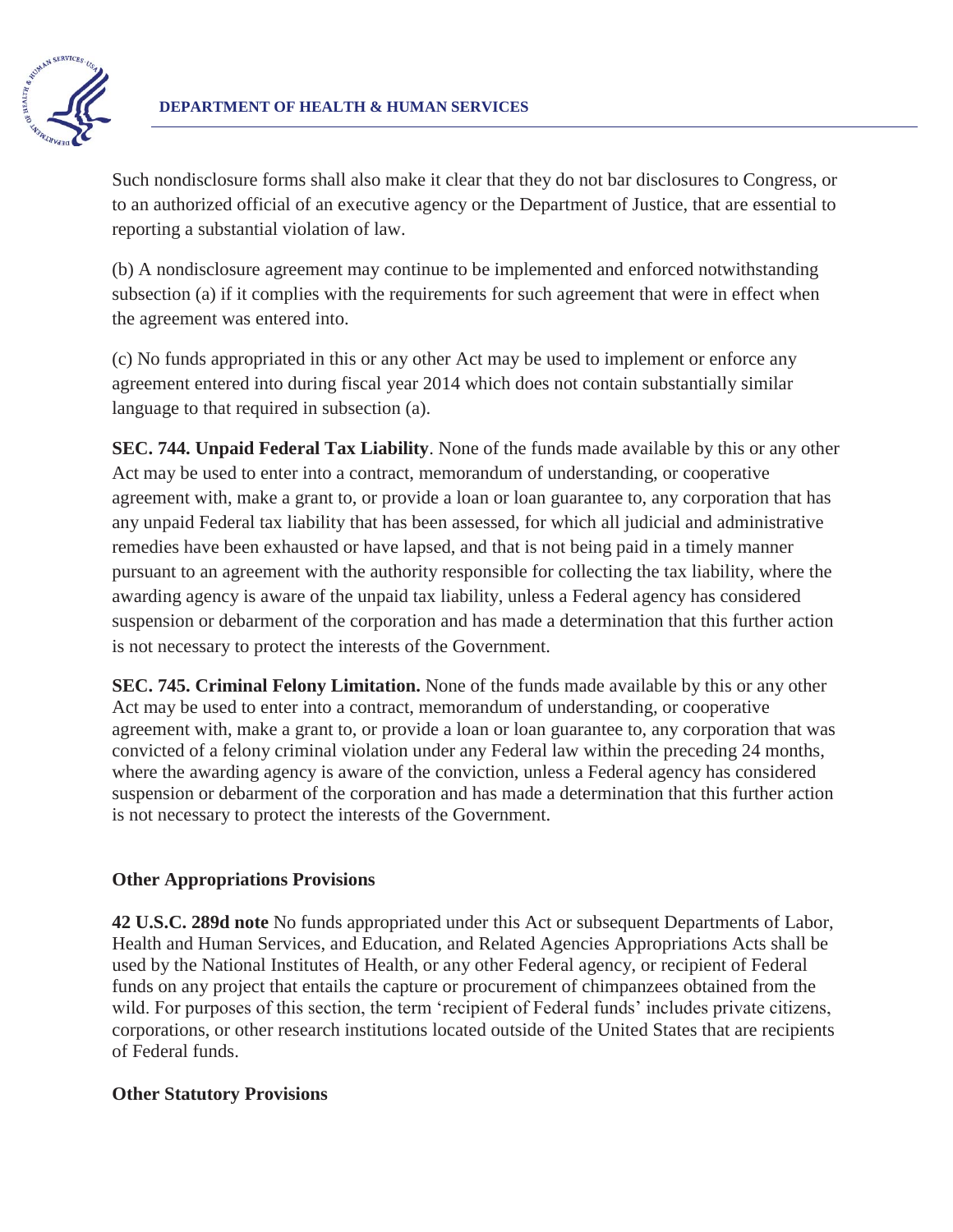

#### **Trafficking in Persons**

This award is subject to the requirements of Section 106 (g) of the Trafficking Victims Protection Act of 2000, as amended (22 U.S.C. 7104)

#### *a. Provisions applicable to a recipient that is a private entity.*

1. You as the recipient, your employees, subrecipients under this award, and subrecipients' employees may not

- i. Engage in severe forms of trafficking in persons during the period of time that the award is in effect;
- ii. Procure a commercial sex act during the period of time that the award is in effect; or
- iii. Use forced labor in the performance of the award or subawards under the award.

2. We as the Federal awarding agency may unilaterally terminate this award, without penalty, if you or a subrecipient that is a private entity –

i. Is determined to have violated a prohibition in paragraph a.1 of this award term; or

ii. Has an employee who is determined by the agency official authorized to terminate the award to have violated a prohibition in paragraph a.1 of this award term through conduct that is either-A. Associated with performance under this award; or

B. Imputed to you or the subrecipient using the standards and due process for imputing the conduct of an individual to an organization that are provided in 2 CFR part 180, "OMB Guidelines to Agencies on Governmentwide Debarment and Suspension (Nonprocurement)," as implemented by our agency at 2 CFR part 376.

## *b. Provision applicable to a recipient other than a private entity.*

We as the Federal awarding agency may unilaterally terminate this award, without penalty, if a subrecipient that is a private entity-

1. Is determined to have violated an applicable prohibition in paragraph a.1 of this award term; or

2. Has an employee who is determined by the agency official authorized to terminate the award to have violated an applicable prohibition in paragraph a.1 of this award term through conduct that is either

i. Associated with performance under this award; or

ii. Imputed to the subrecipient using the standards and due process for imputing the conduct of an individual to an organization that are provided in 2 CFR part 180, "OMB Guidelines to Agencies on Governmentwide Debarment and Suspension (Nonprocurement)," as implemented by our agency at 2 CFR part 376

## *c. Provisions applicable to any recipient.*

1. You must inform us immediately of any information you receive from any source alleging a violation of a prohibition in paragraph a.1 of this award term

2. Our right to terminate unilaterally that is described in paragraph a.2 or b of this section:

i. Implements section  $106(g)$  of the Trafficking Victims Protection Act of 2000 (TVPA), as amended

(22 U.S.C. 7104(g)), and

ii. Is in addition to all other remedies for noncompliance that are available to us under this award.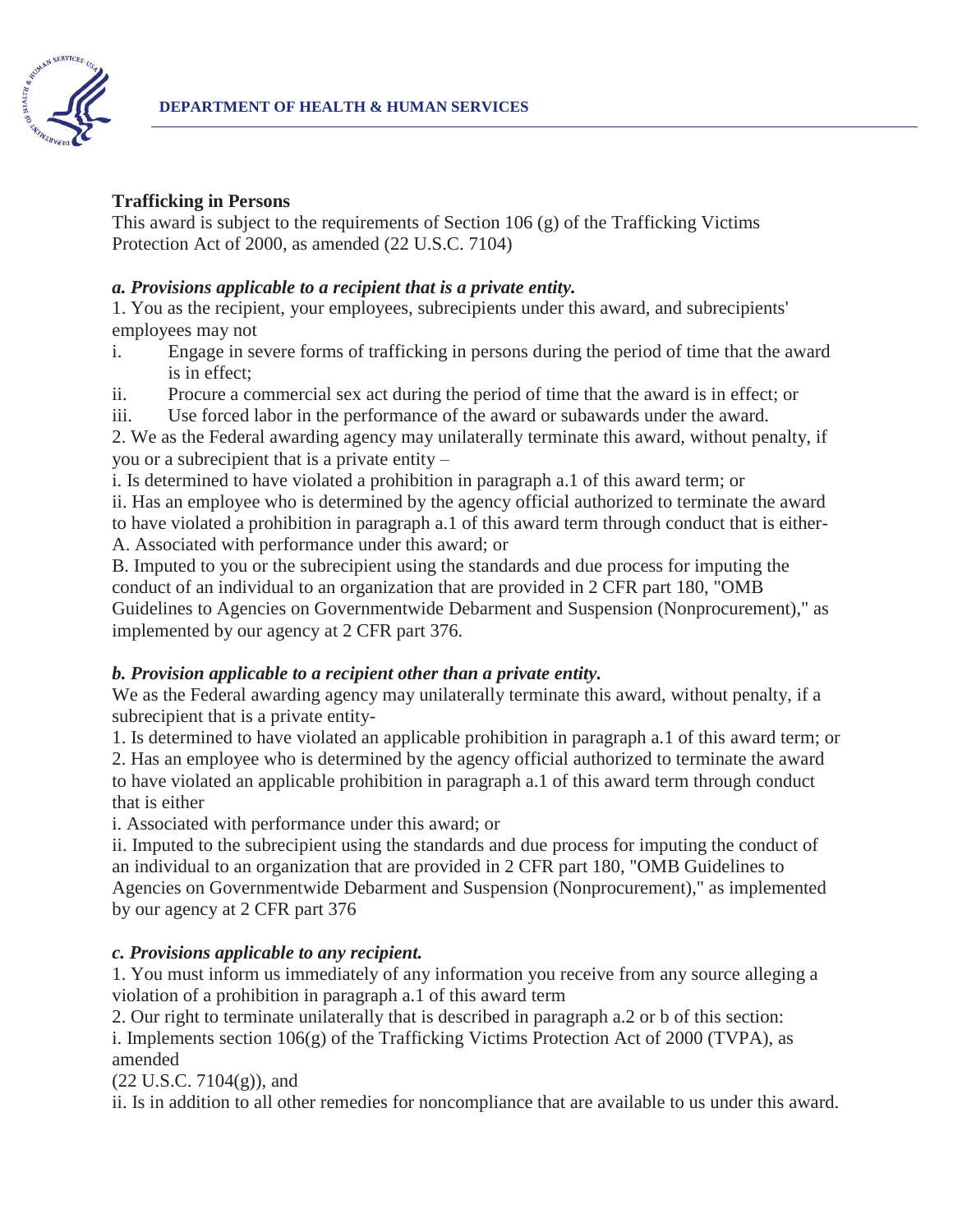

3. You must include the requirements of paragraph a.1 of this award term in any subaward you make

to a private entity.

## *d. Definitions.* For purposes of this award term:

1. "Employee" means either:

i. An individual employed by you or a subrecipient who is engaged in the performance of the project or program under this award; or

ii. Another person engaged in the performance of the project or program under this award and not compensated by you including, but not limited to, a volunteer or individual whose services are contributed by a third party as an in-kind contribution toward cost sharing or matching requirements.

2. "Forced labor" means labor obtained by any of the following methods: the recruitment, harboring, transportation, provision, or obtaining of a person for labor or services, through the use of force, fraud, or coercion for the purpose of subjection to involuntary servitude, peonage, debt bondage, or slavery.

3. "Private entity":

i. Means any entity other than a State, local government, Indian tribe, or foreign public entity, as those terms are defined in 2 CFR 175.25.

ii. Includes:

A. A nonprofit organization, including any nonprofit institution of higher education, hospital, or tribal organization other than one included in the definition of Indian tribe at 2 CFR 175.25(b). B A for-profit organization.

4. "Severe forms of trafficking in persons," "commercial sex act," and "coercion" have the meanings given at section 103 of the TVPA, as amended (22 U.S.C. 7102)

# **Whistleblower Protections**

You are hereby given notice that the 48 CFR section 3.908, implementing section 828, entitled "Pilot

Program for Enhancement of Contractor Employee Whistleblower protections," of the National Defense Authorization Act (NDAA) for Fiscal Year (FY) 2013 (Pub. L. 112-239, enacted January 2,

2013) applies to this award.

## **Human Subjects Protections**

If any activities under this project will involve human subjects in any research activities, you must provide satisfactory assurance of compliance with the participant protection requirement of the HHS/OASH Office of Human Research Protection (OHRP) prior to implementation of those research components. This assurance should be submitted to the OHRP in accordance with the appropriate regulations.

## **Fraud, Abuse and Waste**:

The HHS Inspector General accepts tips and complaints from all sources about potential fraud, waste, abuse, and mismanagement in Department of Health and Human Services' programs.